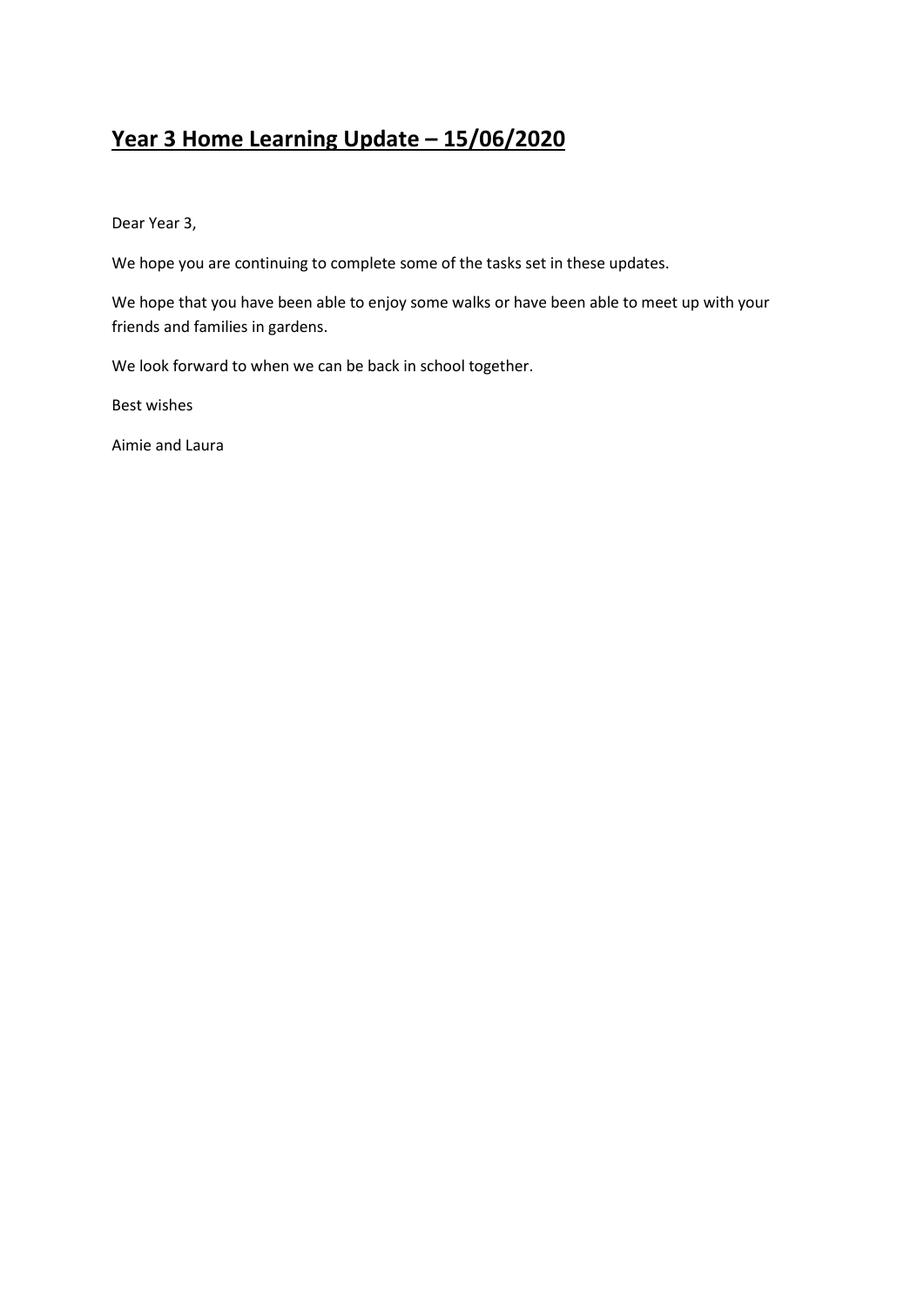| <b>Subject</b> | <b>Topic</b>          | <b>Activities</b>                                                                     |
|----------------|-----------------------|---------------------------------------------------------------------------------------|
| English        |                       | Please see separate link for English activity booklet - The Stone trolls - It is a    |
|                |                       | long booklet so children can complete this over a couple of weeks                     |
|                |                       | Reading - Rainforest calling                                                          |
|                |                       | https://www.twinkl.co.uk/resource/ks2-rainforest-story-ebook-t2-or-556                |
| <b>Maths</b>   | Measurement           | Arithmetic questions                                                                  |
|                |                       | Measurement questions below                                                           |
|                |                       | If an adult can help you, do some cooking to practise your weighing skills.           |
| Science        | <b>Shadows</b>        | Shadow experiment                                                                     |
|                |                       | Shadow puppet video - https://www.bbc.co.uk/bitesize/clips/z87jmp3                    |
|                |                       |                                                                                       |
| <b>RE</b>      | <b>Special Places</b> | Read separate document - Special places for Jesus                                     |
|                |                       | Complete matching activity below                                                      |
|                |                       | Faith at home episode                                                                 |
|                |                       | https://classroom.thenational.academy/activity-clubs/faith-at-home/episodes/patience- |
|                |                       | primary/                                                                              |
| French         | Clothes and food      | https://www.bbc.co.uk/bitesize/articles/z64xprd                                       |
|                |                       |                                                                                       |
| Computing      | <b>Networks</b>       | https://www.bbc.co.uk/bitesize/articles/zn6vgwx                                       |
|                |                       |                                                                                       |
| <b>Music</b>   | Pulse                 | https://classroom.thenational.academy/lessons/to-clap-to-the-pulse-of-a-              |
|                |                       | song-in-3-and-4-time/                                                                 |
|                |                       |                                                                                       |
| <b>PE</b>      |                       | https://www.afpe.org.uk/physical-education/thisispe-supporting-parents-to-            |
|                |                       | teach-pe-at-home/                                                                     |
|                |                       | Joe wicks                                                                             |
|                |                       | <b>Imoves</b>                                                                         |
|                |                       | <b>BBC Supermovers</b>                                                                |
| Geography      | Weather and           | https://www.bbc.co.uk/bitesize/articles/z4xdqp3                                       |
|                | climate               |                                                                                       |
| History        | <b>Victorians</b>     | Queen Victoria Video https://www.bbc.co.uk/teach/class-clips-video/ks2-               |
|                |                       | queen-victoria-the-ultimate-victorian/z79vhbk                                         |
| <b>PSHEE</b>   |                       | Create a fact file about Queen Victoria                                               |
|                | <b>Healthy Me</b>     | Match the pictures to the sugar content                                               |
|                |                       | https://www.bbc.co.uk/bitesize/clips/zv84d2p                                          |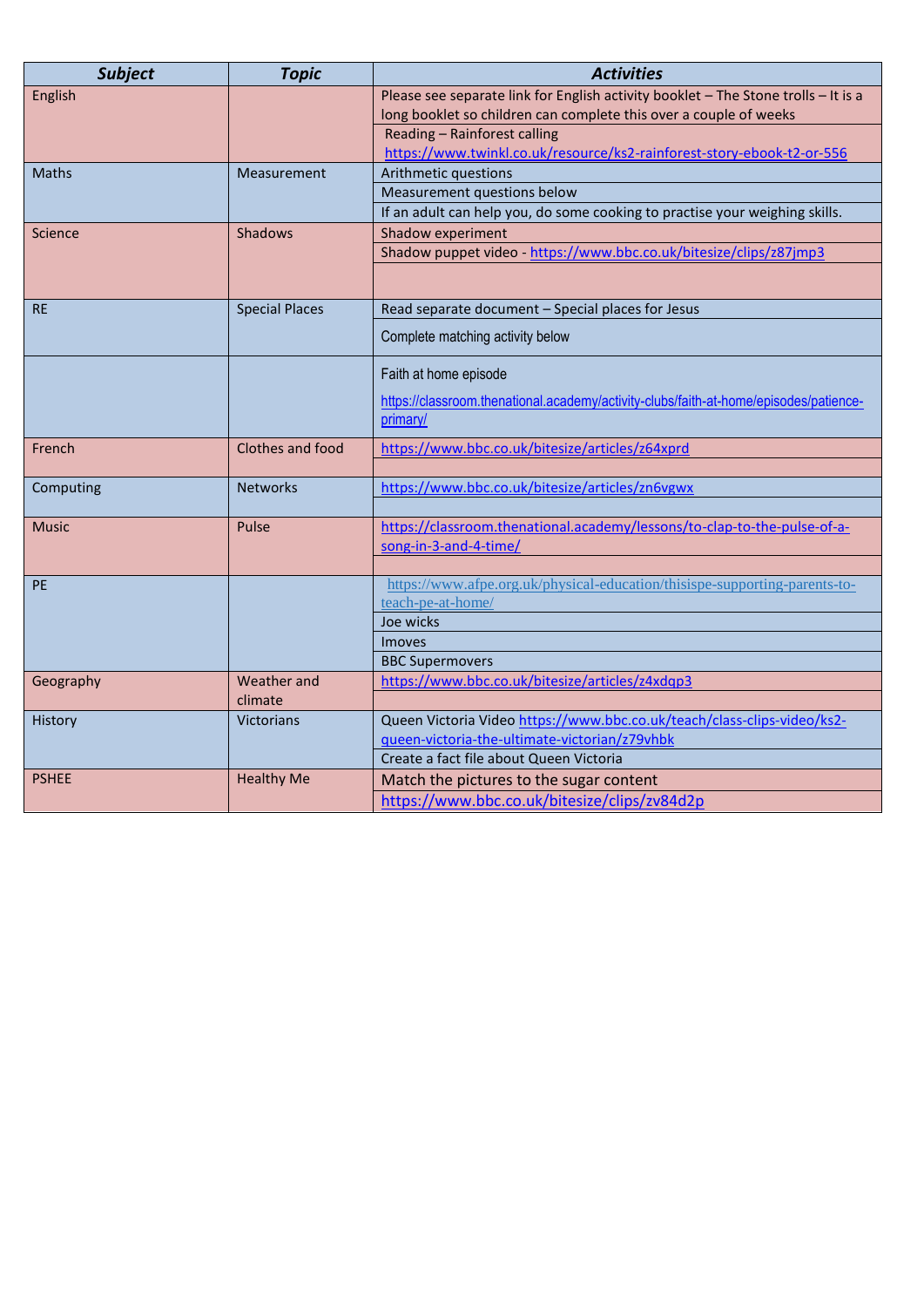# **Reading Scales to Measure in Grams**

I can read scales to measure in grams.

For each scale, write a calculation to show how you worked out what each interval is worth and then say how many grams the arrows are pointing to. The first one has been done for you.



۰ e.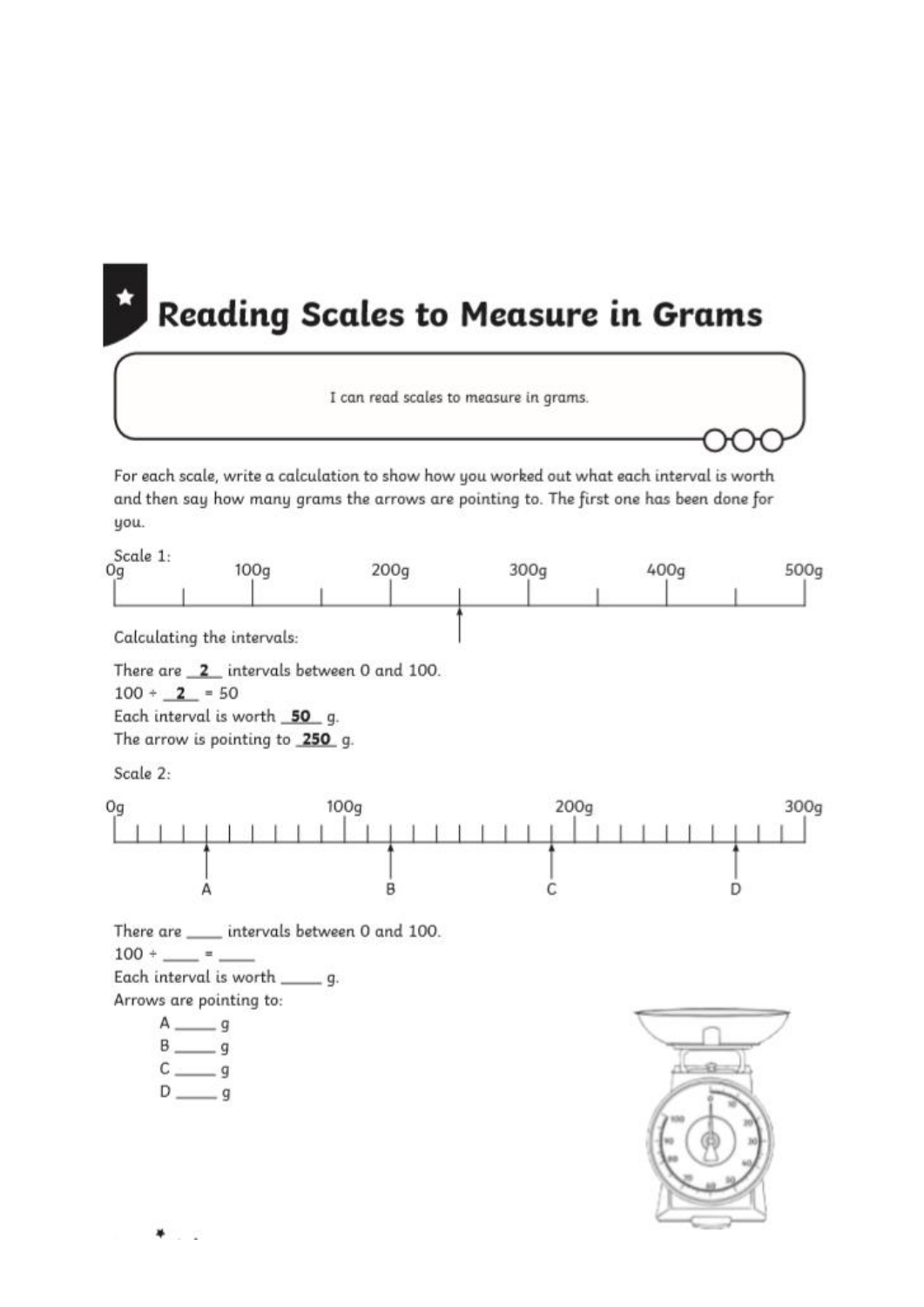

 $D \frac{1}{\sqrt{2}}$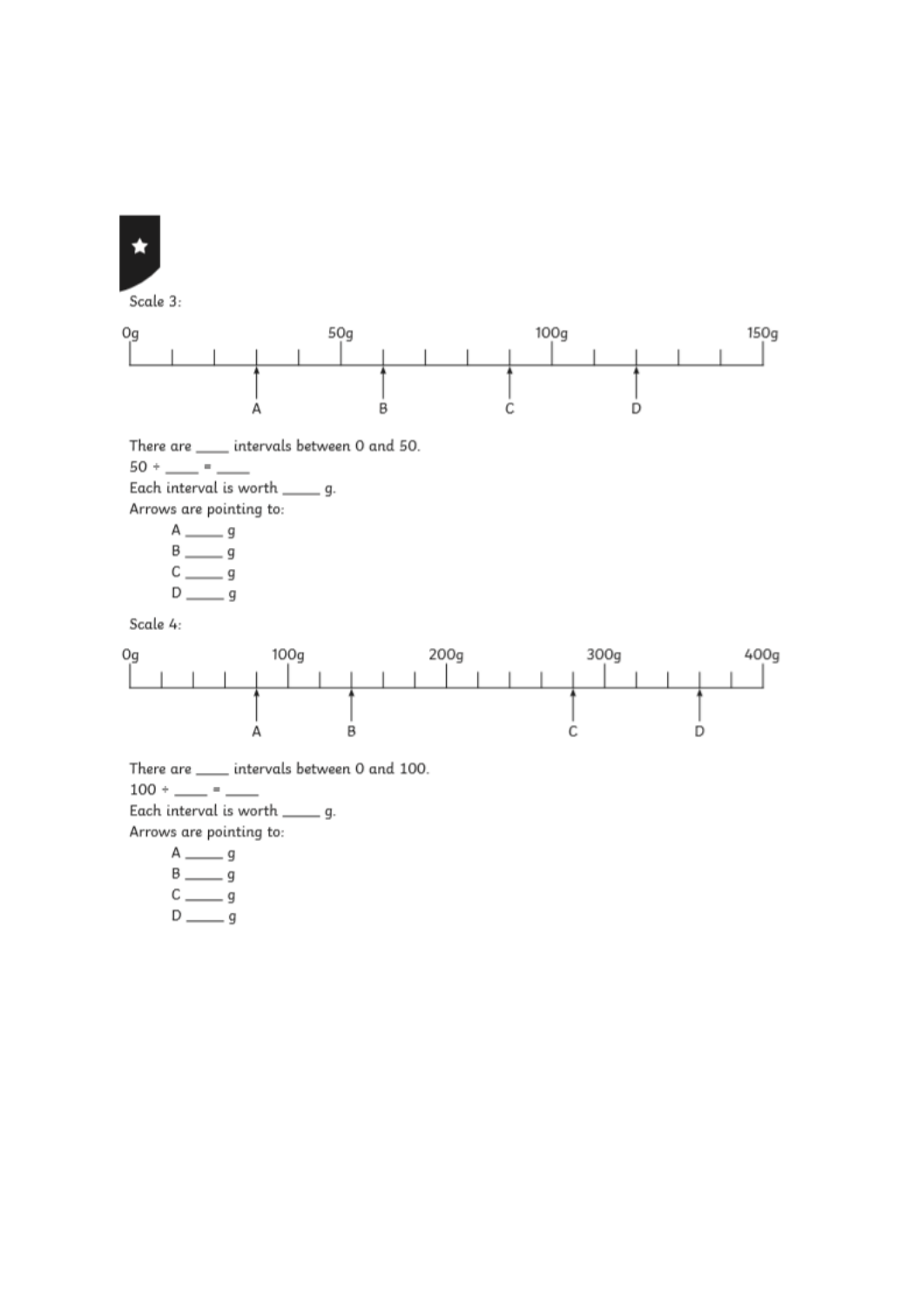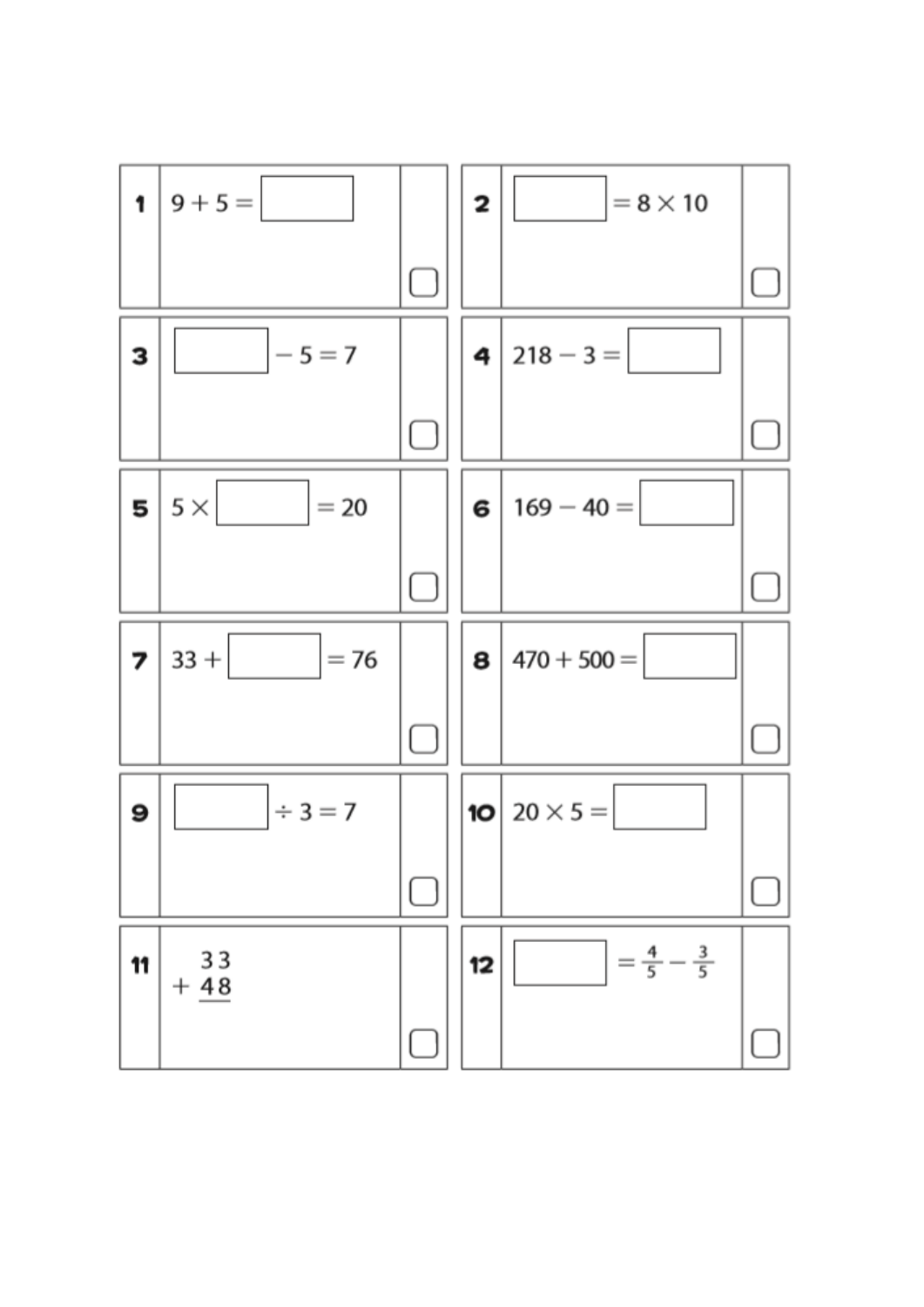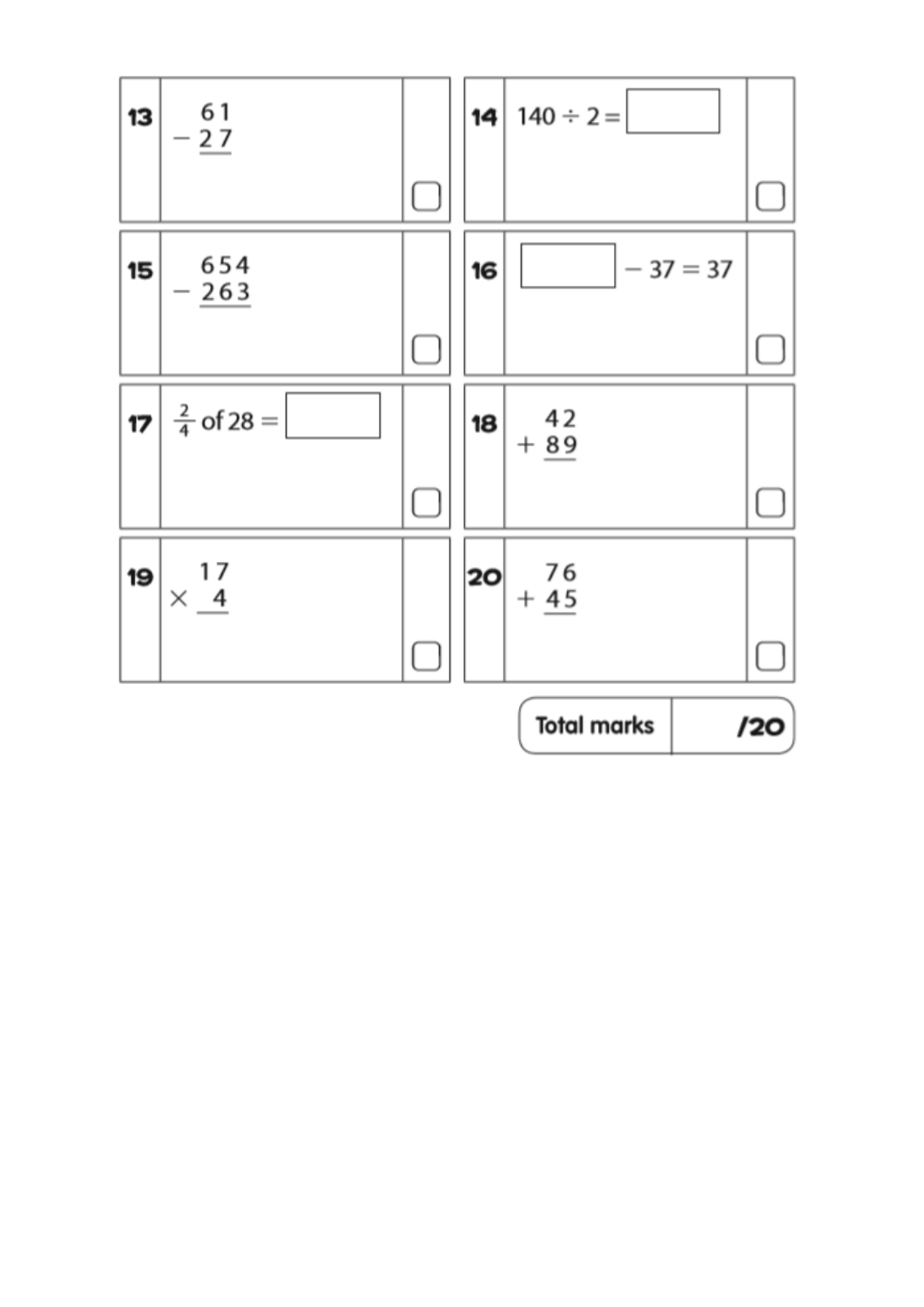#### Arithmetic Answers

| $\mathbf 1$             | 14             |
|-------------------------|----------------|
| $\overline{2}$          | 80             |
| $\overline{\mathbf{3}}$ | 12             |
| $\overline{\mathbf{4}}$ | 215            |
| 5                       | $\overline{4}$ |
| $\boldsymbol{6}$        | 129            |
| $\overline{7}$          | 43             |
| $\bf 8$                 | 970            |
| 9                       | 21             |
| 10                      | 100            |
| 11                      | 81             |
| 12                      | 1/5            |
| 13                      | 34             |
| 14                      | 70             |
| 15                      | 391            |
| 16                      | 74             |
| 17                      | 14             |
| 18                      | 131            |
| 19                      | 68             |
| 20                      | 121            |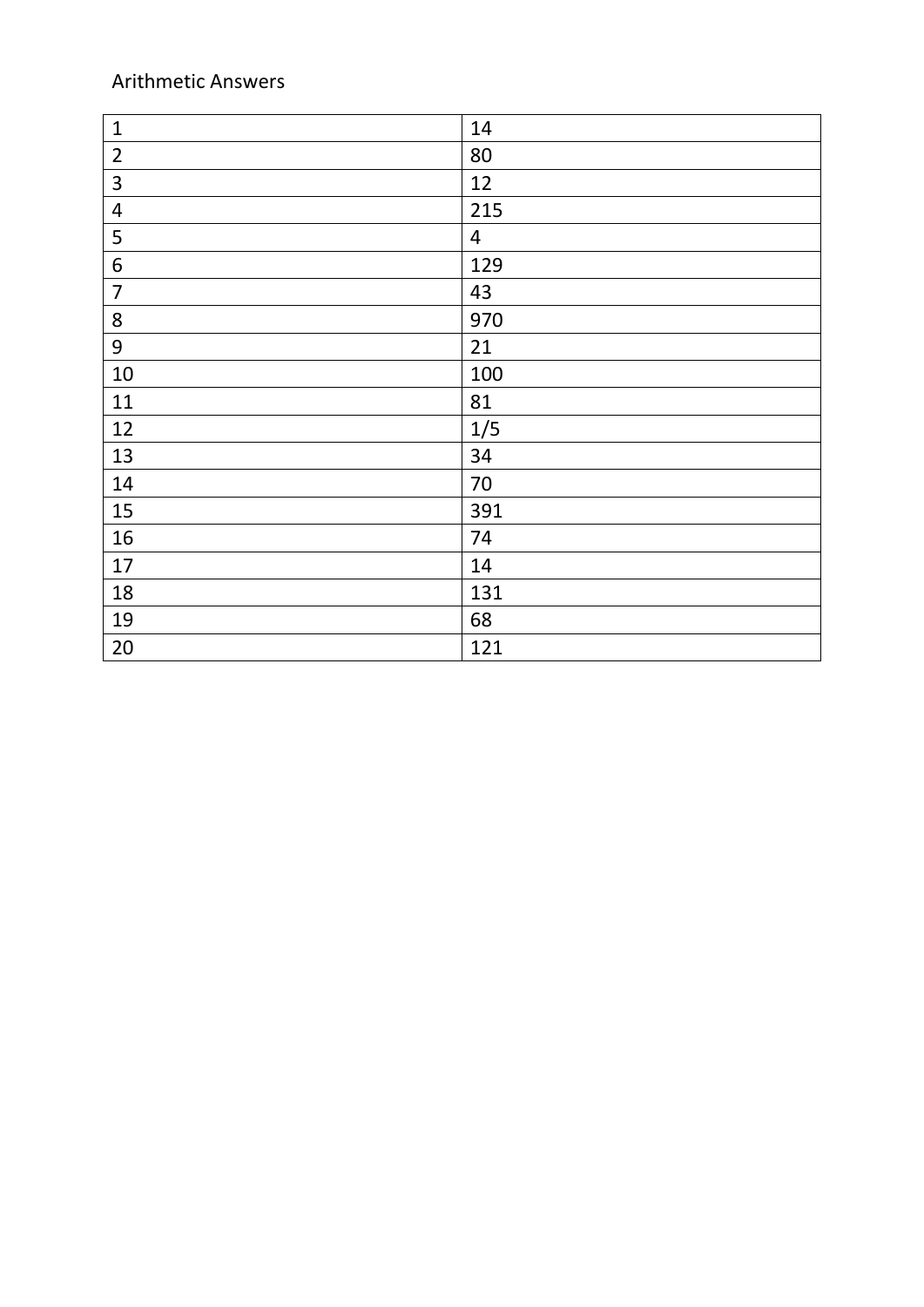## Reading Scales to Measure in Grams Answers

I can read scales to measure in grams.

Scale 2:

```
There are 10 intervals between 0 and 100.
100 \div 10 = 10Each interval is worth 10 g.
Arrows are pointing to:
     A 40 g
     B_120qC 190 qD_{270 g}
```
Scale 3:

```
There are 5 intervals between 0 and 50.
50 \div 5 = 10Each interval is worth 10 g.
Arrows are pointing to:
     A 30 q
```
 $B$  60 g  $C$  90  $g$ D 120 g

Scale 4:

There are  $5$  intervals between 0 and 100.  $100 \div 5 = 20$ Each interval is worth 20 g. Arrows are pointing to:  $A$  80  $q$  $B = 140$ 

 $C_{280g}$  $D$  360 g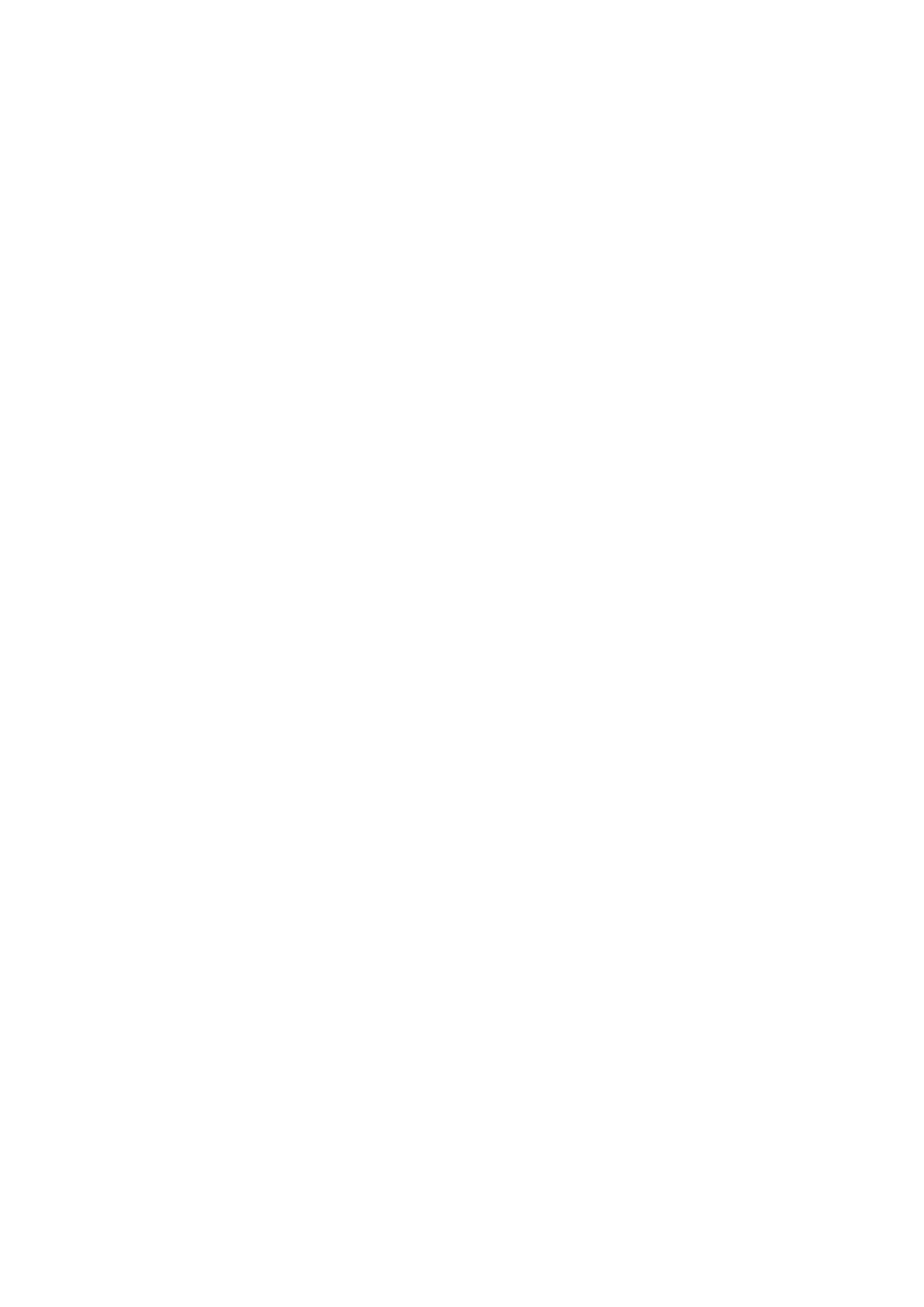

Carry out your own experiment by measuring a shadow at different times outside.

What do you think will happen to the shadow throughout the day?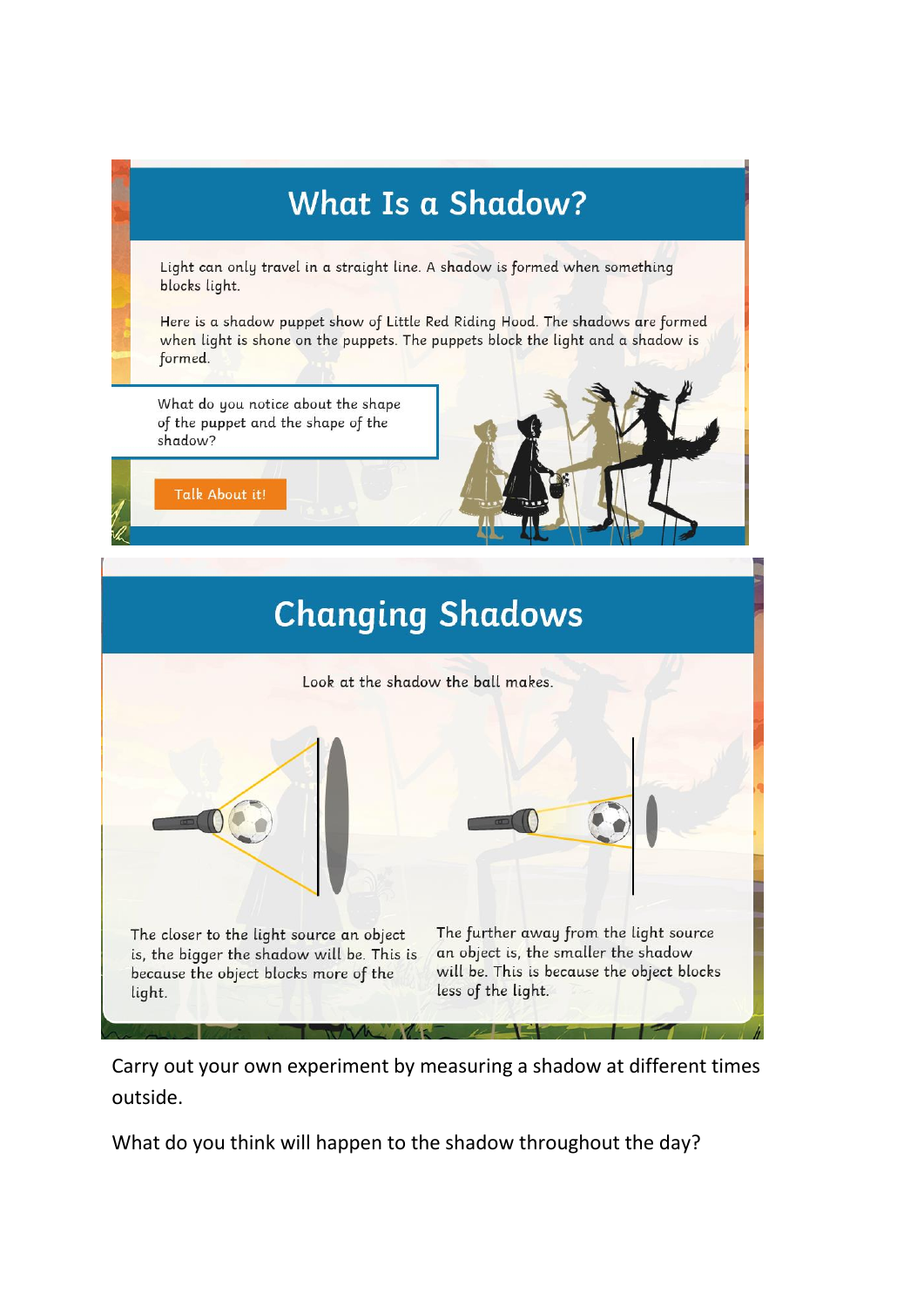# **Shadows during the Day**

Prediction

I think that the shadows will get longer/shorter (circle your answer).

#### Results

Draw a table showing how the shadows changed throughout the day.

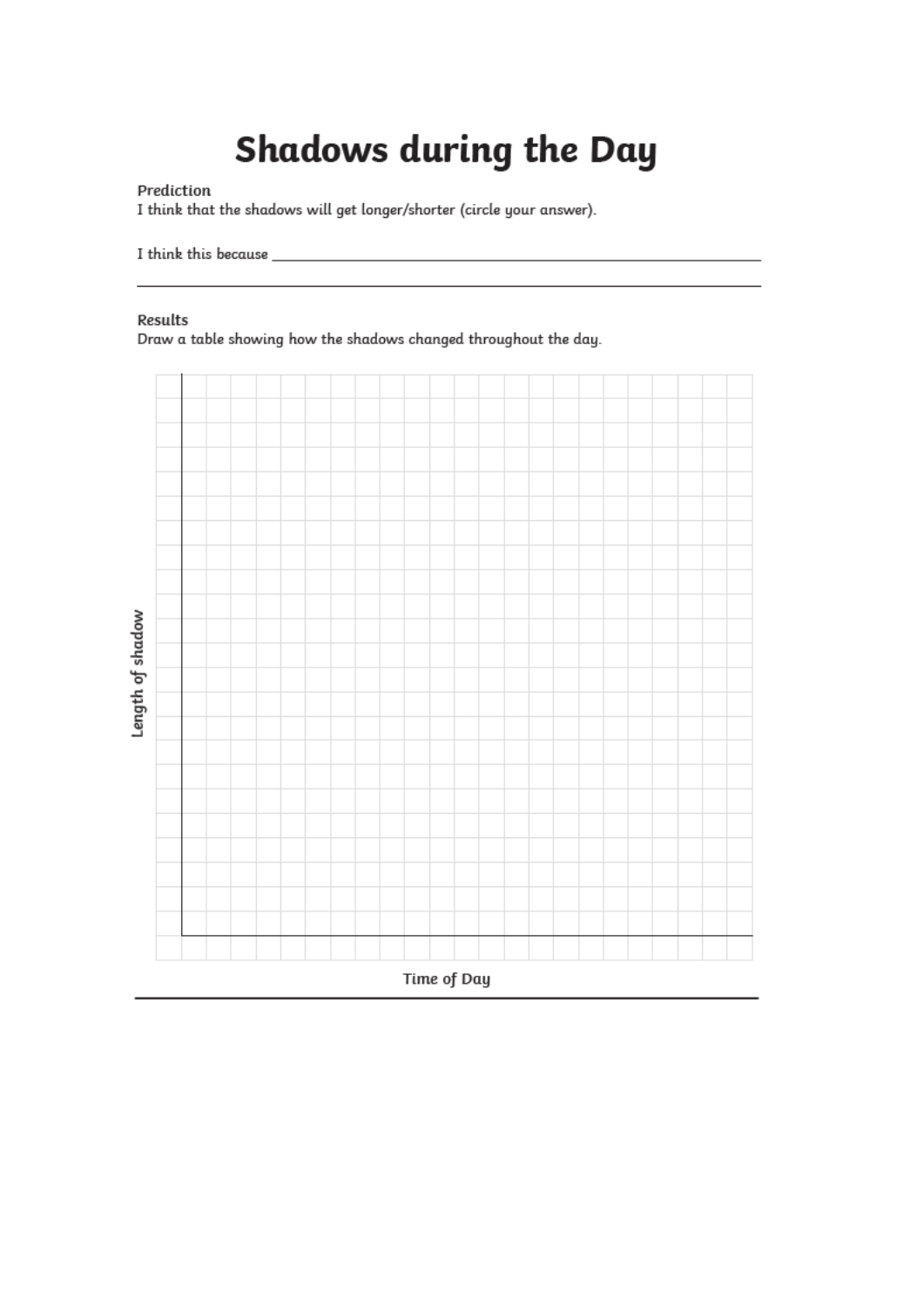Cut up the cards below.<br>Match the special events in Jesus' life to the special places they took place

| Jesus was born in this<br>special place.                                                                                                        | River Jordan                           |
|-------------------------------------------------------------------------------------------------------------------------------------------------|----------------------------------------|
| The home town of Mary and<br>Joseph. Jesus grew up here<br>and became strong in<br>this special place.                                          | Bethlehem                              |
| Jesus <u>was baptised</u> by<br>John the Baptist<br>in this special place.                                                                      | Nazareth                               |
| Jesus saw the crowds and<br>went up a hill, where he<br>sat down. His disciples<br>gathered round him and he<br><u>began</u> to teach them.     | The temple in Jerusalem                |
| Mary and Joseph took Jesus<br>to this special place to<br>see an old man called<br>Simeon. Here Simeon<br>gave blessings to God for::<br>Jesus. | The hills around the<br>Sea of Galilee |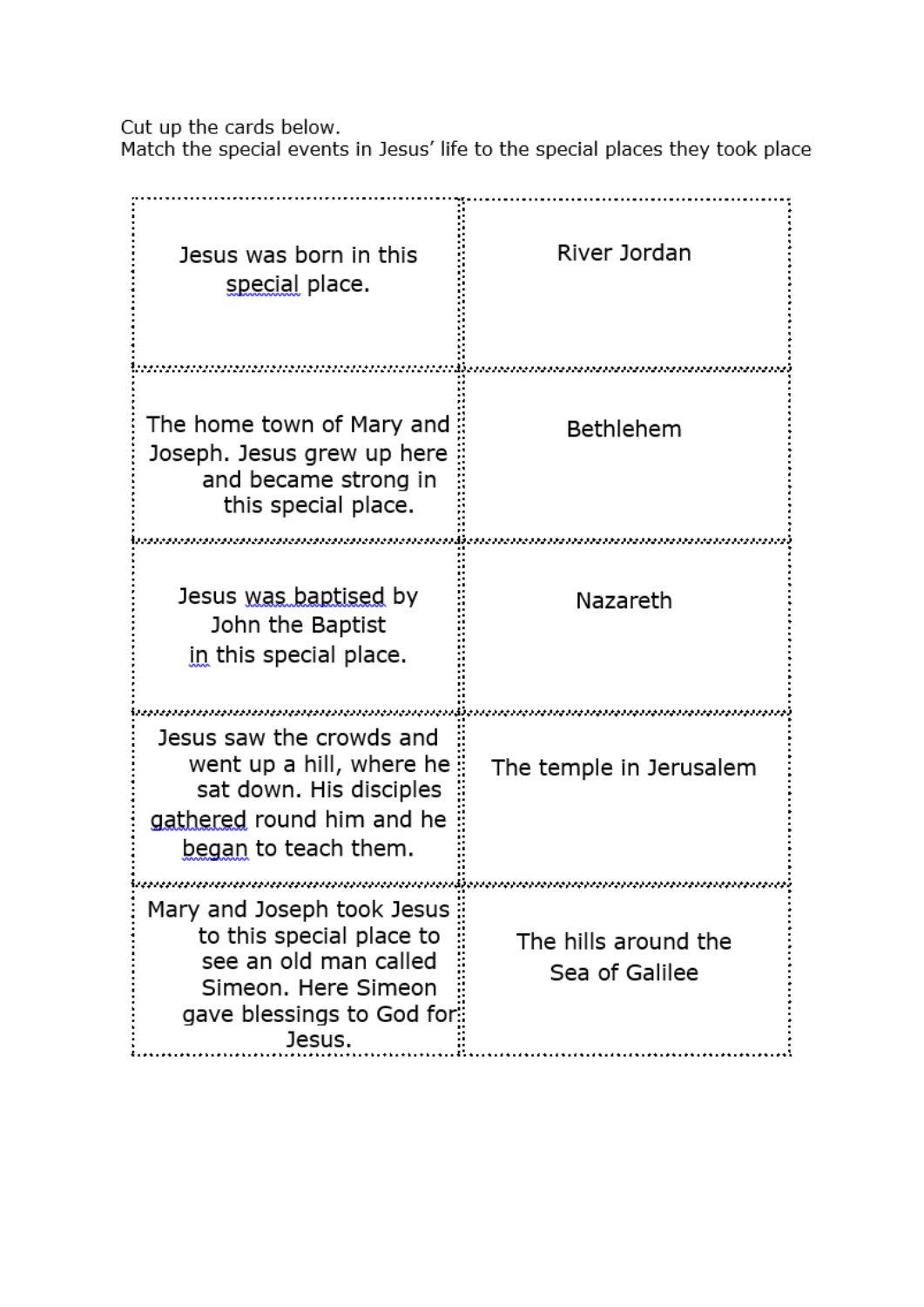Healthy Me<br>How Much Sugar? Game - Ages 7-8 - Piece 2